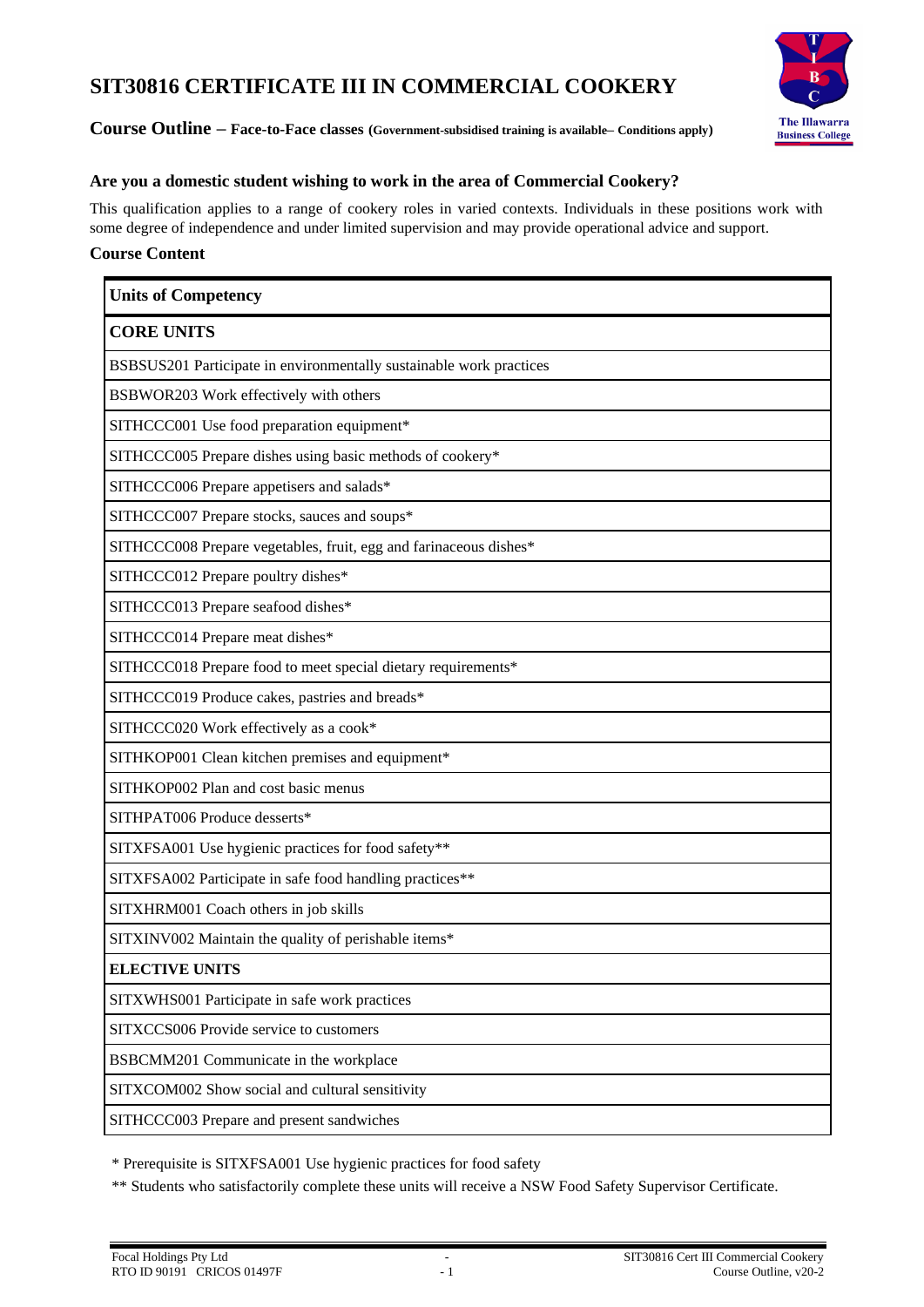## **Is this course right for you? Please review our selection criteria ….**

This course is suitable for students with no prior experience in commercial cookery. This course is suitable for you if you can answer 'yes' to the following questions:

- 1. Have you completed some high school education?
- 2. Do you wish to work in a hospitality environment doing cookery tasks?
- 3. Do you wish to work in hospitality as a cook?

#### **Assessments**

Assessment for this qualification may include written reports, case studies, projects, role plays, written assessments and third-party reports as well as portfolios of evidence. Practical assessments will be conducted in a fully-equipped, operational, commercial kitchen, in our on-site training restaurant or work placement facilities that meet industry standards.

Assessments will be undertaken throughout the course as advised by your trainer/Course Co-ordinator. If you wish to appeal an assessment decision, you may do so by initially appealing to your trainer - if not satisfactorily resolved, lodging an Assessment Appeals Form following the steps set out in the Assessment Complaints and Appeals Policy.

## **Domestic Students**

This course is suitable for domestic students who demonstrate that they:

- meet the College's selection criteria (Language, Literacy and Numeracy requirements); and
- wish to gain skills in commercial cookery and use a wide range of cookery skills
- wish to work in the hospitality industry as a cook in a variety of hospitality venues

## **Duration and Delivery mode**

This is a 78-week course amounting to 1200 hours undertaken face to face in class There is a 500-hour workplacement (see \*above) component included as part of the course. Students attending classes are expected to complete 600 hours' of learning activities and independent research and other activities (such as project work) outside class.

The amount of time required outside class is generally approximately 10 hours per week. To summarise, delivery will be via:

- $\boxtimes$  Face to face classes
- $\boxtimes$  Mandatory Workplacement of 500 hours in a facility approved by the College
- $\boxtimes$  Plus additional research/investigation/homework assignments.

Students will be advised of the particular workbooks and learning resources they will be required to purchase for each unit of competency.

## **Work Placement**

An actual work-placement component of 500 hours is included and will be at a suitable venue. The College arranges work placements for its students and these may be or unpaid placements depending on the host employer. Students are not permitted to change their work placement without prior College approval.

Workplace facilities will also be negotiated with the student to ensure that there is no hardship to the student in accessing the workplace facility.

Students are covered by the College's Work Placement Insurance Policy during the period of their work placement if they are not paid by their host employer. Students who are paid will be covered by the host employer's Workers' Compensation policy.

## **Recognition of Prior Learning (RPL)**

Recognition of Prior Learning (RPL) is available to all students applying for this qualification. Recognition of prior learning is the recognition of your current skills and knowledge acquired through prior learning from other training, work or life experience. Conditions apply so please check with the College if you believe you may be eligible. If you are granted RPL, this will shorten the units and the time you are required to study.